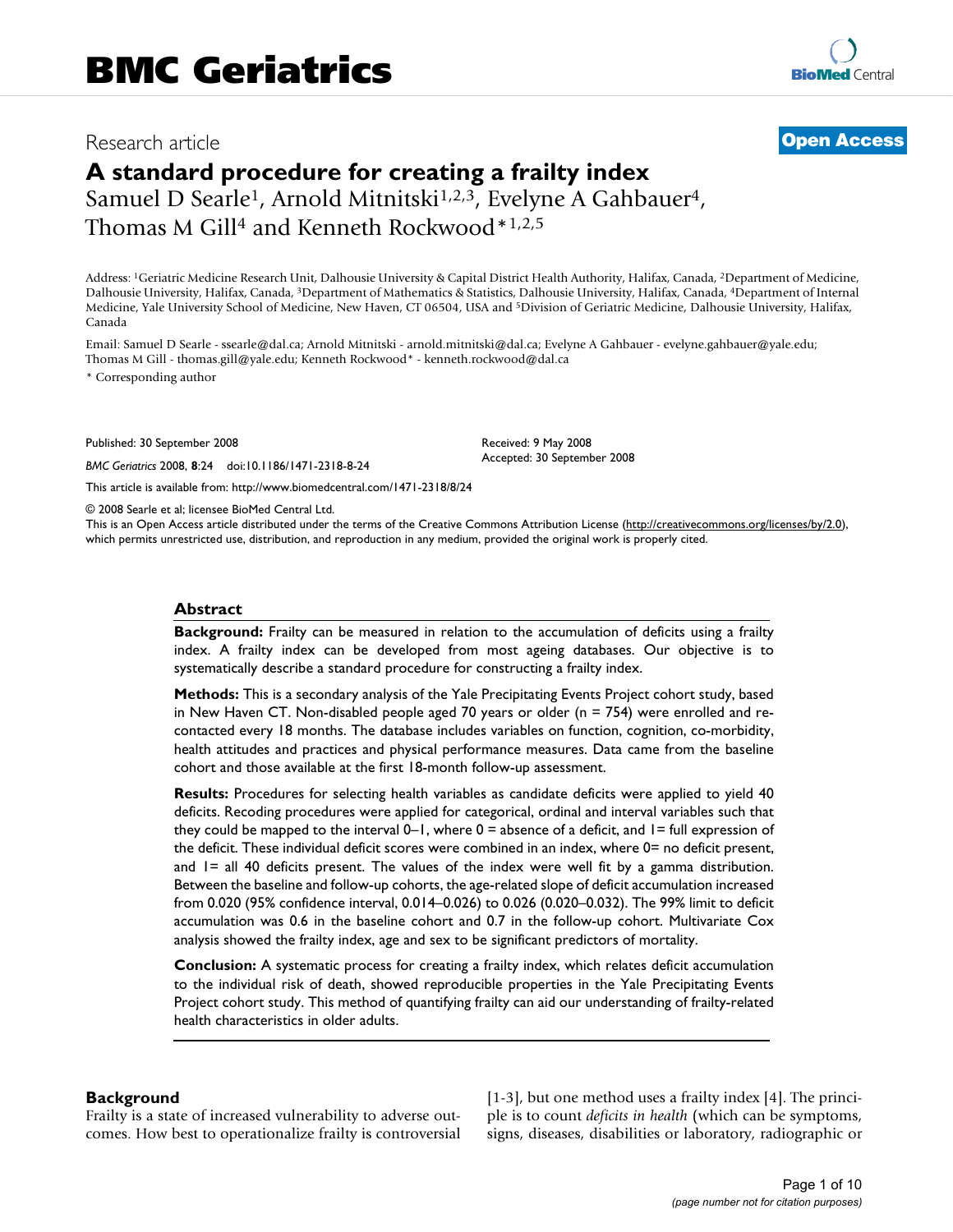electrocardiographic abnormalities) on the grounds that the more deficits a person has, the more likely that person is to be frail. The index is often expressed as a ratio of deficits present to the total number of deficits considered. For example, if 40 deficits were considered, and 10 were present in a given person, that person's frailty index would be  $10/40 = 0.25$ .

Although the idea and approach are relatively simple, the results yielded by the frailty index have been consistent between surveys evaluated by our group [4-7] and by others [8-11] even though not every frailty index considers the same deficits, or even the same number of deficits. For example, across several frailty index measures, people accumulate deficits, on average, at about 0.03/year [4,5]. In each study, the frailer the person is (the higher the deficit count) the more vulnerable they are to adverse outcomes [5,8,11]. The frailty index is strongly associated with the risk of death, institutionalization and worsening health status, especially when at least 30 variables are included [5]. The frailty index also shows a consistent, sub-maximal limit at about 2/3 of the deficits that are considered. For example, if a frailty index is composed of 60 items, the most that anyone will have wrong with them is not 60, but 40 [5].

The reproducibility of the findings in relation to the frailty index is of some interest because none of the samples in which the frailty index has been operationalized has considered the same deficits. To be clear, it does not matter if study A considered 40 deficits from set X of deficits and study B considered 60 deficits from set Y of deficits; the estimates from each (e.g. the rate of deficit accumulation, the relationship between deficit accumulation and mortality, or the limit to deficit accumulation) appear to be similar. This finding suggests that frailty is a real phenomenon, which is a property of a biologically complex system. It indicates that frailty can be measured in many ways, and therefore can be studied in many existing datasets that might not have set out to measure frailty per se. To encourage more widespread evaluation of frailty – a goal encouraged by many groups [12-14] – we present a detailed, step-by-step procedure to describe which potential variables can be included in a frailty index, and how to establish cut-points for continuous variables. Here, frailty indexes were newly created using baseline and follow-up samples from an existing cohort study, and their properties (e.g. rate of increase, limit, and relationship with mortality) were compared with each other, and with earlier work.

# **Methods**

#### *The Study Sample*

The Yale Precipitating Events Project (PEP) is a cohort study based in New Haven CT that enrolled individuals

aged 70 years or older. Its methods have been published elsewhere [15,16]. Briefly, 754 community dwelling, English speaking, non-disabled persons with life expectancy and plans to stay in the area for more than 12 months were enrolled in the study. Comprehensive home-based assessments were completed at baseline and every 18 months. The 18-month assessment included 681 participants aged 72 to 98 years. This report uses the baseline and 18 month follow up data to contrast with each other and to compare the properties of the new indexes created in this data set with previously reported frailty indexes. At baseline, most participants (n = 487, 64.6%) were women, and most ( $n = 682$ , 90.5%) were white, with a mean Mini-Mental State Examination (MMSE) [17] score of 26.8 (SD = 2.50). Mortality was checked monthly for nine years from the baseline interview and was confirmed by obituaries and death certificates.

### *Selecting candidate deficits for the Frailty Index*

A frailty index counts *deficits in health*. These deficits were defined as symptoms, signs, disabilities and diseases [5]. All health deficits, including continuous, ordinal and binary variables, were taken from the PEP survey data dictionary. Restricted activity, disability in Activities Daily Living (ADL) and Instrumental ADL, impairments in general cognition and physical performance (e.g. impaired grip strength, impaired walking), co-morbidity, self-rated health, and depression/mood were evaluated.

Variables can be included in a frailty index if they satisfy the following 5 criteria:

1) The variables must be deficits associated with health status. Attributes such as graying hair, while age-related, are attributes and therefore not included. 2) A deficit's prevalence must generally increase with age, although some clearly age-related adverse conditions can decrease in prevalence at very advanced ages due to survivor effects. 3) Similarly, the chosen deficits must not saturate too early. For instance, age-related lens changes resulting in problems with accommodation (presbyopia) are nearly universal by age 55; in other words, as a variable, presbyopia saturates too early to be considered as a deficit here. 4) When considering the candidate deficits as a group, the deficits that make up a frailty index must cover a range of systems – if all variables were related to cognition, for example, the resulting index might well describe changes in cognition over time, but would be a cognitive impairment index [18] not a frailty index. 5) If a single frailty index is to be used serially on the same people, the items that make up the frailty index need to be the same from one iteration to the next [19]. The requirement to use the same items need not apply to comparisons between samples – i.e. samples that use difference frailty indexes appear to yield similar results [5].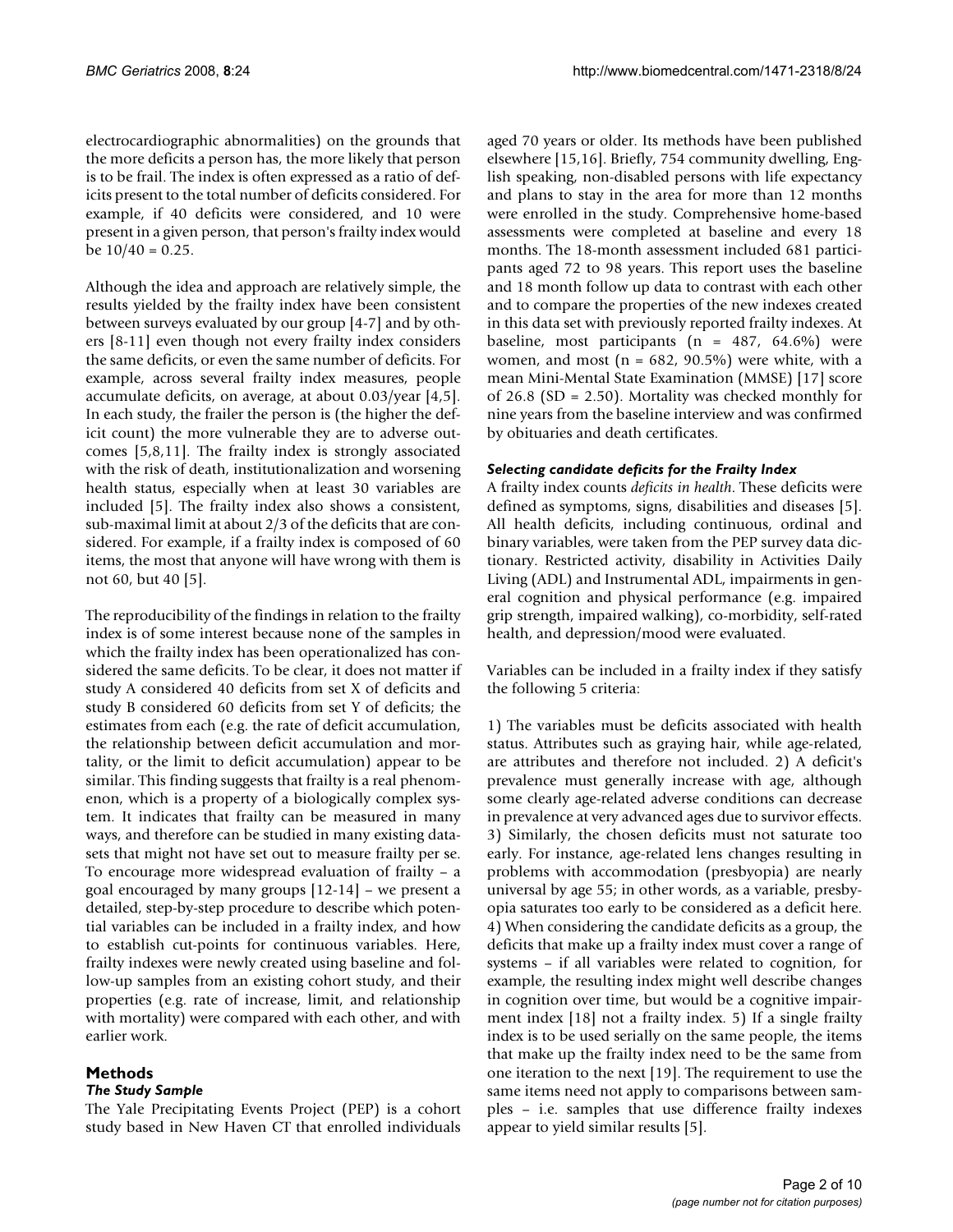Deficits should be added until there are at least 30–40 total deficits. There needs to be a minimum number of deficits. In general, the more variables that are included in a frailty index, the more precise estimates become. Similarly, estimates are unstable when the number of deficits is small – about 10 or less. Even so, an index with 30–40 variables has been shown to be sufficiently accurate for predicting adverse outcomes [6,14]. Furthermore, a frailty index can be constructed using information that is readily available in most health surveys, and is clinically tractable – i.e. it uses an amount that would be gathered in many routine health assessments of older adults [5].

# *Coding of individual variables*

All binary variables were recoded, using the convention that '0' indicated the absence of the deficit, and '1' the presence of a deficit. For variables that included a single intermediate response (e.g. 'sometimes' or 'maybe'), we used an additional value of '0.5'.

Frailty index variables can also accommodate ordinal and continuous variables as deficits. To do so requires grading the continuum or rank into a score between 0 (where no deficit is present) and 1 (where the deficit is maximally expressed by the given variable). For some variables, this re-coding is self-evident. Consider the widely used Selfrated Health Question ("How would you rate your health? Excellent, Very Good, Good, Fair, Poor"). To grade this between '0' and '1', each lower self-rating of health was coded to represent a larger deficit ("Excellent = 0", "Very Good = 0.25", "Good = 0.5", "Fair = 0.75" and "Poor = 1"). Similarly, recognized cut-points can be used for ordinal and continuous variables, such as the rapid walk test [15]. For the MMSE, we recoded deficits according to severity of impairment [20]. We assigned a 1 for scores less than 10, denoting severe dementia, 0.75 for scores ≥ 10 and ≤ 17, denoting moderate dementia, 0.5 for scores  $\geq 18$  and  $\leq 20$ , denoting mild dementia, 0.25 for scores >20 and <24, denoting mild cognitive impairment (MCI), and 0 for scores  $\geq$  24, denoting no cognitive impairment [20]. Some readers might object that a score of '1' seems something of a discount (not a sufficiently high count) for severe dementia, and that losing only 1 point for it, compared with 0.25 points for MCI is not valid on its face. Consider, however, that a person with severe dementia is likely to have many more deficits than a person with MCI, e.g. more disability, poorer physical performance, higher degrees of behavioural problems and so forth.

Because not all ordinal or continuous variables have published or self-evident cut-points, additional work is required to establish the least arbitrary cut-points for these variables. Methods to address this can be broadly categorized as those based on characteristics of the distribution

and those based on judgment (e.g. in relation to some clinically relevant hazard) [21]. Here, we employ both approaches. We used all existing previously coded deficits to establish an interim frailty index, whose purpose was to help provide cut-points for the remaining variables. This interim/nearly completed index was then plotted against the remaining ordinal and continuous variables to understand where their cut-points might be determined. The value of the individual variable that corresponded to 0.2 on the interim frailty index, i.e. the value of the variable at which, on average people had a frailty score of 0.2 or higher, was denoted as that deficit's cut-point. The value 0.2 on the frailty index is recognized by multiple frailty measures as approaching a frail state [7,8,22], so that this method met the convention of defining deficit cut-points. In addition, setting the value at, say, 0.3 seems unreasonably high, as this is consistently well into the range of frailty, however, defined (including by an increased hazard) so would be insensitive. Greater sensitivity is obtained at a cut-point of 0.1, but with less specificity.

# *Analysis of Baseline and Follow up Cohorts*

The rate of accumulation of deficits was calculated by evaluating the slope of a best fit log of the frailty index in relation to age. To evaluate the impact of a given variable on the frailty index, we used an iterative, re-sampling process, similar to "bootstrapping" as detailed elsewhere [19,23]. We performed 1000 iterations where each iteration calculated the baseline and follow up frailty indexes using 80% of their variables, plotted the log of these two frailty indices versus age, and recorded the slope. By analyzing the range of the slopes, we were able to calculate 95% confidence intervals.

To observe the upper limit of the frailty index, the 99th percentiles of each cohort's frailty index was plotted against age. A flattening of this curve (i.e. its approach to a 0 slope) would suggest a common maximum to the frailty index at every age, consistent with earlier observations [24]. Statistical distributions of the frailty index were compared with theoretical models (Goodness of fit by least squares).

Survival analyses were done using bi-variate and multivariate Cox Regression analyses with the frailty index as the independent variable and age and gender as covariates on each of the two survey waves. The survival calculations were based on the available nine year mortality data from the baseline survey. The 18 month follow up survival calculations based from the available seven and a half year (from 18 month interview) mortality data.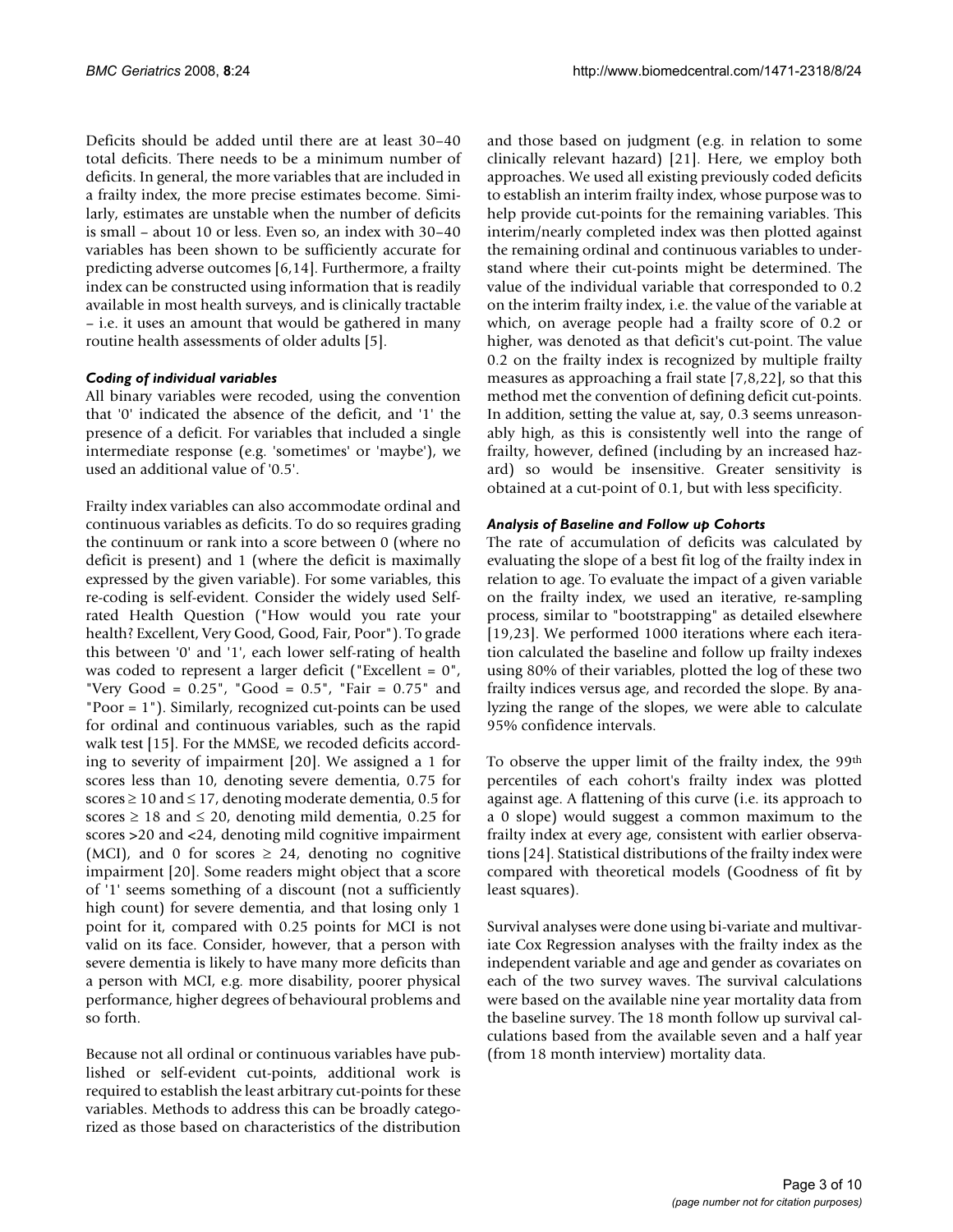# *Comparison of the Frailty Index calculated for the PEP Study with earlier estimates*

The two calculated indexes, one from baseline and one at follow-up, were compared with previously published indexes, to see how well each fit the following characteristics: 1) The Frailty Index should have a skewed density distribution (histogram) that is well approximated by a gamma distribution [4,8,10] 2) The rate of deficit accumulation (prior estimate is 0.03 per year) [4-6]; 3) The presence of a sub-maximal, age-invariant limit to the Frailty Index (prior estimate is  $\sim 0.67$ ) [5,6,8]; and 4) Association of the mean value of the Frailty Index with mortality [4-6,8,10,25].

#### **Table 1: Health Variables and Cut-points for the Frailty Index**

# **Ethics**

The study protocol was approved by the Yale Human Investigation Committee, New Haven; all participants provided informed consent at baseline and at follow-up. Ethical approval for secondary analyses was obtained from the Capital District Health Authority, Halifax, Nova Scotia.

# **Results**

# *Construction and characteristics of the Frailty Index at baseline and at follow-up*

Of the variables considered, 40 variables that met all frailty index criteria at both baseline and follow-up were chosen (Table 1). Variables were eliminated because they

| List of 40 Variables included in the frailty index                | <b>Cut Point</b>                                                 |  |  |
|-------------------------------------------------------------------|------------------------------------------------------------------|--|--|
| Help Bathing                                                      | $Yes = 1. No = 0$                                                |  |  |
| <b>Help Dressing</b>                                              | $Yes = 1. No = 0$                                                |  |  |
| Help getting in/out of Chair                                      | $Yes = 1, No = 0$                                                |  |  |
| Help Walking around house                                         | $Yes = 1, No = 0$                                                |  |  |
| <b>Help Eating</b>                                                | $Yes = 1, No = 0$                                                |  |  |
| Help Grooming                                                     | $Yes = 1, No = 0$                                                |  |  |
| Help Using Toilet                                                 | $Yes = 1, No = 0$                                                |  |  |
| Help up/down Stairs                                               | $Yes = 1, No = 0$                                                |  |  |
| Help lifting 10 lbs                                               | $Yes = 1, No = 0$                                                |  |  |
| Help Shopping                                                     | $Yes = 1, No = 0$                                                |  |  |
| Help with Housework                                               | $Yes = 1, No = 0$                                                |  |  |
| Help with meal Preparations                                       | $Yes = 1, No = 0$                                                |  |  |
| Help taking Medication                                            | $Yes = 1, No = 0$                                                |  |  |
| Help with Finances                                                | $Yes = 1, No = 0$                                                |  |  |
| Lost more than 10 lbs in last year                                | $Yes = 1, No = 0$                                                |  |  |
| Self Rating of Health                                             | Poor = 1, Fair = 0.75, Good = 0.5, V. Good = 0.25, Excellent = 0 |  |  |
| How Health has changed in last year                               | Worse = $1$ , Better/Same = 0                                    |  |  |
| Stayed in Bed at least half the day due to health (in last month) | $Yes = 1, No = 0$                                                |  |  |
| Cut down on Usual Activity (in last month)                        | $Yes = 1, No = 0$                                                |  |  |
| Walk outside                                                      | $<$ 3 days = 1, $\le$ 3 days = 0                                 |  |  |
| Feel Everything is an Effort                                      | Most of time = 1, Some time = $0.5$ , Rarely = 0                 |  |  |
| Feel Depressed                                                    | Most of time = 1, Some time = $0.5$ , Rarely = 0                 |  |  |
| Feel Happy                                                        | Most of time = 0, Some time = $0.5$ , Rarely = 1                 |  |  |
| Feel Lonely                                                       | Most of time = 1, Some time = $0.5$ , Rarely = 0                 |  |  |
| Have Trouble getting going                                        | Most of time = 1, Some time = $0.5$ , Rarely = 0                 |  |  |
| High blood pressure                                               | $Yes = 1, Suspect = 0.5, No = 0$                                 |  |  |
| Heart attack                                                      | $Yes = 1, Suspect = 0.5, No = 0$                                 |  |  |
| <b>CHF</b>                                                        | $Yes = 1, Suspect = 0.5, No = 0$                                 |  |  |
| Stroke                                                            | $Yes = 1, Suspect = 0.5, No = 0$                                 |  |  |
| Cancer                                                            | $Yes = 1, Suspect = 0.5, No = 0$                                 |  |  |
| Diabetes                                                          | $Yes = 1, Suspect = 0.5, No = 0$                                 |  |  |
| Arthritis                                                         | $Yes = 1, Suspect = 0.5, No = 0$                                 |  |  |
| Chronic Lung Disease                                              | $Yes = 1, Suspect = 0.5, No = 0$                                 |  |  |
| <b>MMSE</b>                                                       | $<$ 10 = 1, 11–17 = 0.75, 18–20 = 0.5, 20–24 = 0.25, >24 = 0     |  |  |
| Peak Flow                                                         | See Table 2                                                      |  |  |
| Shoulder Strength                                                 | See Table 2                                                      |  |  |
| BMI                                                               | See Table 2                                                      |  |  |
| Grip Strength                                                     | See Table 2                                                      |  |  |
| Usual Pace                                                        | See Table 2                                                      |  |  |
| Rapid Pace                                                        | See Table 2                                                      |  |  |

The list of health deficit variables included in the FI and how they were coded as deficits.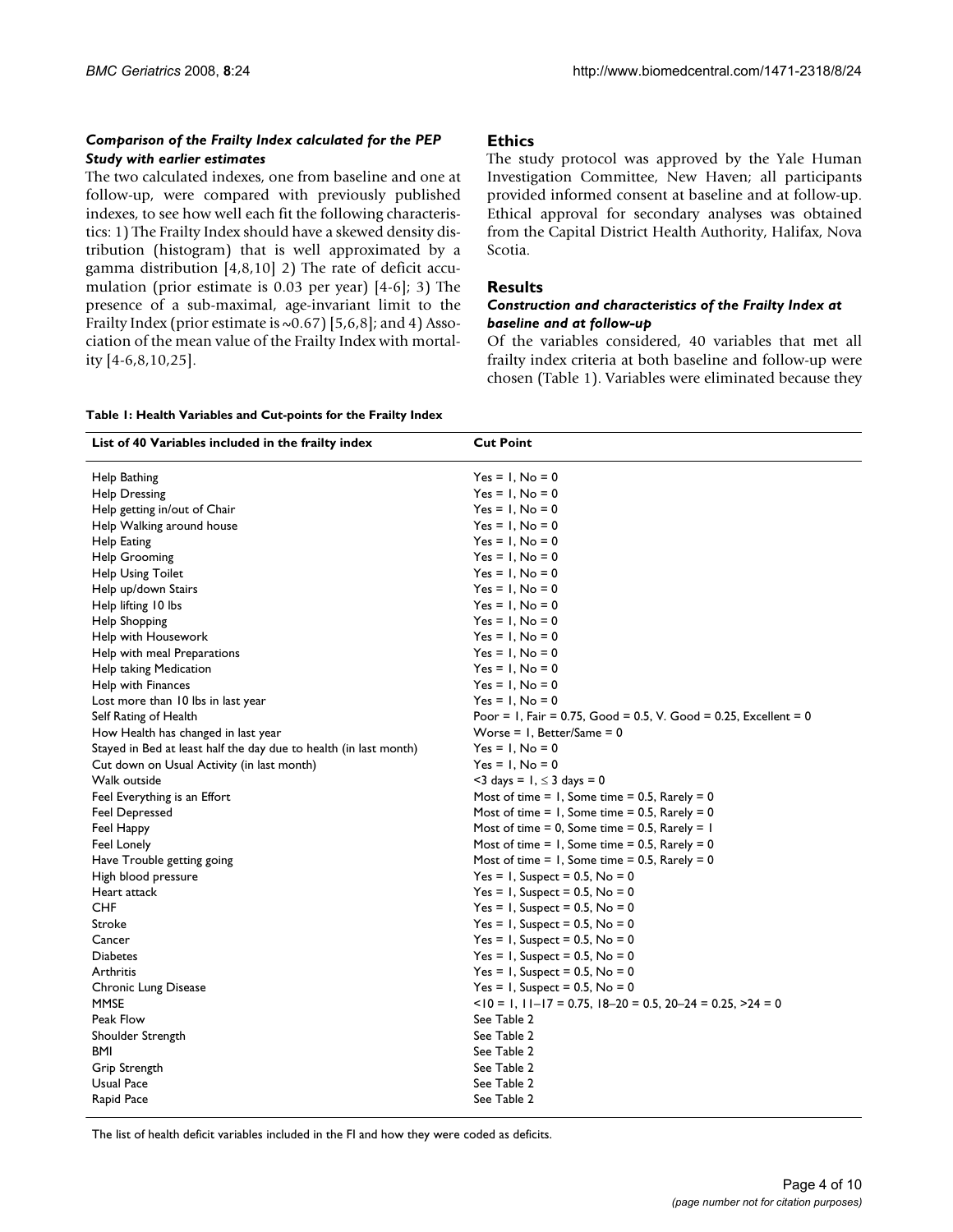did not meet at least one of the five criteria (unrelated to age and adverse outcome, saturated, or there was already ample representation of the system) or because we had identified 40 variables with which to populate the index. Some potential variables excluded were: Distance walked (up to 20 ft.) (saturated), admitted to hospital in the past year (non-age associated), use of a walking device (sufficient variables (i.e.  $n = 40$ ) were already included), walking a quarter mile (already accounted for by two variables), measured blood pressure (sitting and standing) (non-age associated), fractures (non-age associated), Parkinson's Disease (low prevalence), amputation (nonage associated), liver disease (not present in both surveys), taking medication (controversial in relation to adverse health outcome), light/medium/heavy sports (Unreliable prevalence and age association), measured vision (saturation), and various tests of physical performance (already accounted for in other variables and 40 variables already populating the index), such as finger tap and turning in a complete circle.

Of the 40 variables included in the Frailty Index, three were continuous, with no clear cut-point for inclusion. These were peak flow, shoulder strength and timed usual pace walk for 20 ft. These variables' deficits were determined by plotting them against the frailty index (without the variables being added) and identifying the value corresponding to 0.2 (Table 2). Of interest, when other continuous variables (grip strength, timed rapid walk of 20 ft.) were plotted against interim frailty indexes, similar cut-points to their published cut offs were found (data not shown).

The baseline and follow up Frailty Index distributions were well correlated to a gamma distribution (Figure 1, r2>0.90). At baseline, more people had Frailty Index values between 0–0.15, whereas at follow up, more people had higher Frailty Index values.

In relation to age, the baseline average slope of the deficit accumulation line was 0.020 (95% confidence interval

| Table 2: Continuous Variable Cut-points |
|-----------------------------------------|
|-----------------------------------------|

0.014–0.026); i.e. on average, the estimated mean rate of deficit accumulation was 0.020 per year (Figure 2). For the cohort at follow-up, the slope of the line relating deficits to age was 0.026 (95% confidence interval 0.020–0.032).

In investigating the upper limits (99% sample) to the Frailty Index, we noted that both the baseline and followup cohorts no longer showed a relationship between age and deficit accumulation (Figure 2). Indeed, the best fit line of the 99% sample has a slope statistically indistinguishable from 0. The upper limit using the baseline cohort was around 0.6, while the limit using the follow up cohort was about 0.7 (there were four individuals with slightly higher frailty values).

In both cohorts, the construction of the Frailty Index showed little sensitivity to which variables were included (Figure 3). The differences in slopes were negligible when 80% of the variables were re-sampled; differences in the intercepts of the relationship between age and deficit accumulation were more evident, but within non-overlapping confidence intervals (Figure 3).

# *Mortality in relation to the Frailty Index*

The baseline and follow up cohort's Frailty Indexes were each associated with mortality. In the bivariate Cox regression analysis, sex, age and the frailty index were each significant predictors of survival in the baseline and follow up cohort (Table 3). In the multivariable analysis, all these variables were significantly related to mortality at both baseline and at follow up.

# **Discussion**

In a secondary analysis of the Yale Precipitating Events Project, a Frailty Index was constructed for a baseline and a follow-up cohort, respectively. Each step in the process was described, to allow a precise account of what constitutes a health deficit for this purpose, how to select which health deficits to include in a frailty index, how to operationalize any possible deficit (ordinal, continuous and binary) to a range of 0–1 and which characteristics of the

| Variable                 | <b>Deficit for Men</b>                                                                        | <b>Deficit for Women</b>                                                                                                        | Source of cut point<br>Plotted verses frailty index |  |
|--------------------------|-----------------------------------------------------------------------------------------------|---------------------------------------------------------------------------------------------------------------------------------|-----------------------------------------------------|--|
| Peak Flow (liters/min)   | $<$ 340                                                                                       | $\leq$ 310                                                                                                                      |                                                     |  |
| Body Mass Index (BMI)    | $\leq$ 18.5, $\geq$ 30 as a deficit.<br>$25 - 30$ as a 'half deficit'                         | $\leq$ 18.5, $\geq$ 30 as a deficit.<br>25-<30 as a 'half deficit'                                                              | Published [34]                                      |  |
| Shoulder Strength (kg)   | < 12                                                                                          | $\leq 9$                                                                                                                        | Plotted verses frailty index                        |  |
| Grip Strength (GS in kg) | For BMI $\leq$ 24, GS $\leq$ 29<br>For BMI 24.1-28, $GS \leq 30$<br>For BMI >28, $GS \leq 32$ | For BMI $\leq$ 23, GS $\leq$ 17<br>For BMI 23.1-26, $GS \leq 17.3$<br>For BMI 26.1-29, $GS \leq 18$<br>For BMI>29, $GS \leq 21$ | Published [15,22]                                   |  |
| Rapid pace Walk (sec)    | >10                                                                                           | >10                                                                                                                             | Published [15]                                      |  |
| Usual pace Walk (sec)    | >16                                                                                           | >16                                                                                                                             | Plotted verses frailty index                        |  |

Deficit cut off values for continuous variables by sex and source of cut off.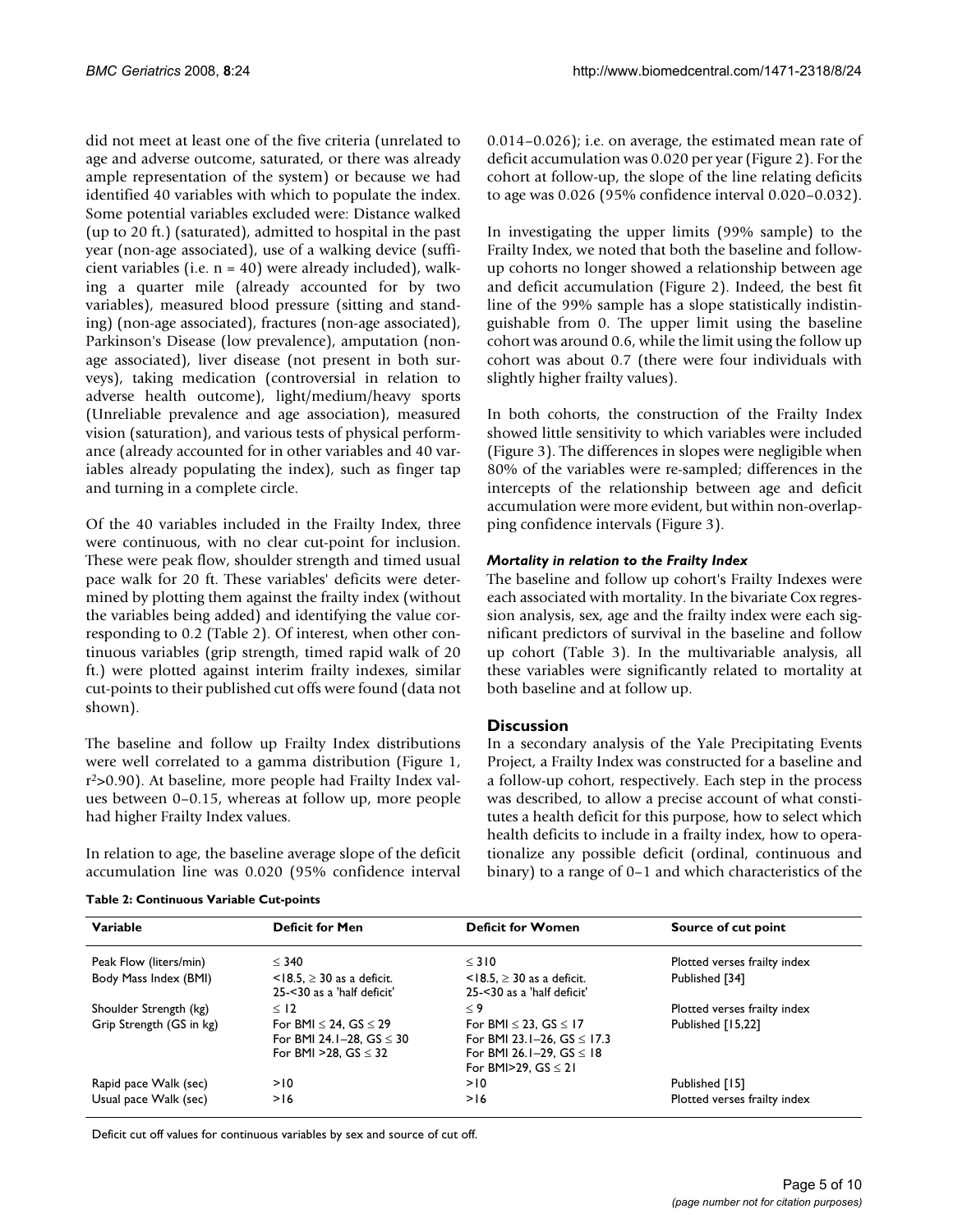

#### **Figure 1**

**Frailty Index Distribution**. Gamma distribution fit (lines) of the observed distribution of the frailty index (bar) in the baseline (red) and 18 month follow up (blue) sample.

frailty index (nature of the distribution; slope in relation to age; presence of a limit) seem to be broadly replicable. Several reproducible characteristics (e.g. the distribution, the slope and limit of deficit accumulation) of each Frailty Index were provided so that they maybe used, as in previous papers [4-11], to describe the overall frailty state of the group. The baseline Frailty Index showed a rate of accumulation to be 0.020 per year (per 1 year increase in age) with an upper limit to the frailty index of about 0.60 while the follow up showed a rate of 0.026 deficits accumulated per year with a limit around 0.70 (Figure 2).

We used a re-sampling by variable procedure to construct confidence intervals for the slopes of the lines (Figure 3). This procedure gives us information about the frailty construct, showing that a range of deficits can in fact be combined to give a result that is informative in the aggregate. In other words, the slope depends on the overall behaviour of the deficit accumulation, and is not driven by a small number of variables. In this regard, earlier work has shown reasonable consistency of the rate of deficit accumulation across community-dwelling random samples [6]. Here, we noted that the follow up cohort had frailty index characteristics – frailty index values, rate and limit similar to those of previously studied community dwelling random samples. Most notable is the 0.03 accumulation of deficits and the age independent limit to frailty of 0.67. The baseline sample had lower estimates – a lower average Frailty Index and a lower maximal limit. This suggests that the baseline cohort was not as frail as the follow up cohort.

The relationship between the Frailty Index and mortality is of interest on several grounds, but here is presented chiefly because it represents a relevant and non-arbitrary test of predictive validity. This is important because predictive validity is one of two types of so-called criterion validation, the other being validation against a so-called "gold standard" [21]. As there is no gold standard for frailty assessment, predictive validation is an important method of validating any approach to frailty operationalization. Note that our intent in checking the ability of the frailty index to predict mortality is validation of the index, rather than developing a mortality prediction index that included frailty. If the frailty index were meant to be a mortality prediction instrument, there might be a rationale for weighting several items, particularly age [26]. One notable result from the Cox analyses is that including the Frailty Index increased the impact of being male on mortality. This likely reflects the observation from earlier stud-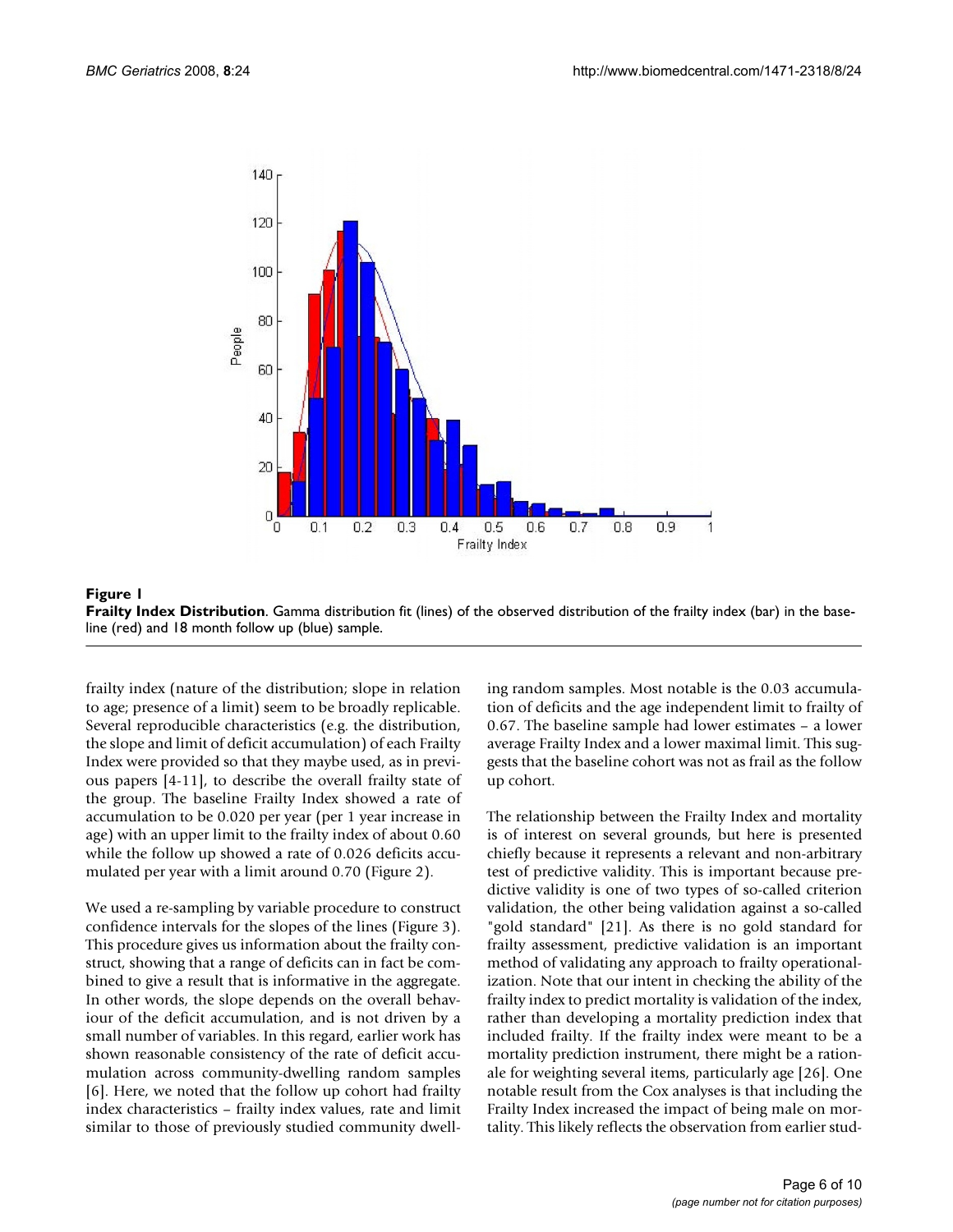

#### **Figure 2**

**Frailty Index versus Age Plot**. Frailty index versus age plot of baseline (light and dark red) and 18 month follow up (light and dark blue). Shown here are the average (dark blue/red) and the observed 99<sup>th</sup> percentile (light blue/red) lines. The slope of the best fit curves shows no accumulation of deficits in the most impaired ( $99th$ ) of the sample. By contrast the follow up average curve has 2.6% deficit accumulation per year. The baseline average curve has a 2.0% deficit accumulation per year; the 99<sup>th</sup> percentile slope also shows no accumulation of deficits with age.

ies that while men accumulate fewer deficits than do women, any given level of deficit accumulation is more lethal for them and at any given age, females seem to be more frail than males [6,11].

The relationship with mortality is also important in understanding how deficit accumulation might operate. Classically, Gompertz described the rate of mortality being exponentially related to age [27]. Equally unsurprisingly, mortality exponentially increases with the accumulation of deficits [5,8,19]. In addition, acceleration of deficit accumulation is characteristic of older people prior to death [8].

Our data must be interpreted with caution. Not all items had established cut-points. In addition, cut-points can be difficult to apply across a sample that covers many ages, as the effects of continuous traits can be age-specific.[28] Our approach derived cut-points based on the "interim frailty index" procedure described above. In addition, the sample is small, so that any individual estimates can be unstable; this is where aggregation of items in a frailty index can be helpful, and where the re-sampling strategy is useful.

Our paper also has some strengths. In replicating many of the characteristics of a frailty index in a new sample, we can give additional assurance of the robustness of the approach. By spelling out in detail how each step in constructing a frailty index can be undertaken, and by submitting to an open access journal, we are aiming to make the method widely available. We have also made more precise a method for establishing cut-points for variables that were not constructed for inclusion in a frailty index, thereby further allowing the method to be used. In this regard, the relationship of any given variable to a mean frailty index score of 0.2 might seem arbitrary. In a study that related the frailty index approach to the phenotypic definition of frailty popularized from the Cardiovascular Health Study [22], 0.2 corresponded to the mean frailty index value for persons defined as "pre-frail" [7,22]. A more recent paper from another group used the 0.2 cutpoint on a so-called "deficit index" to distinguish people who were "robust" form those who were "pre-frail"[29].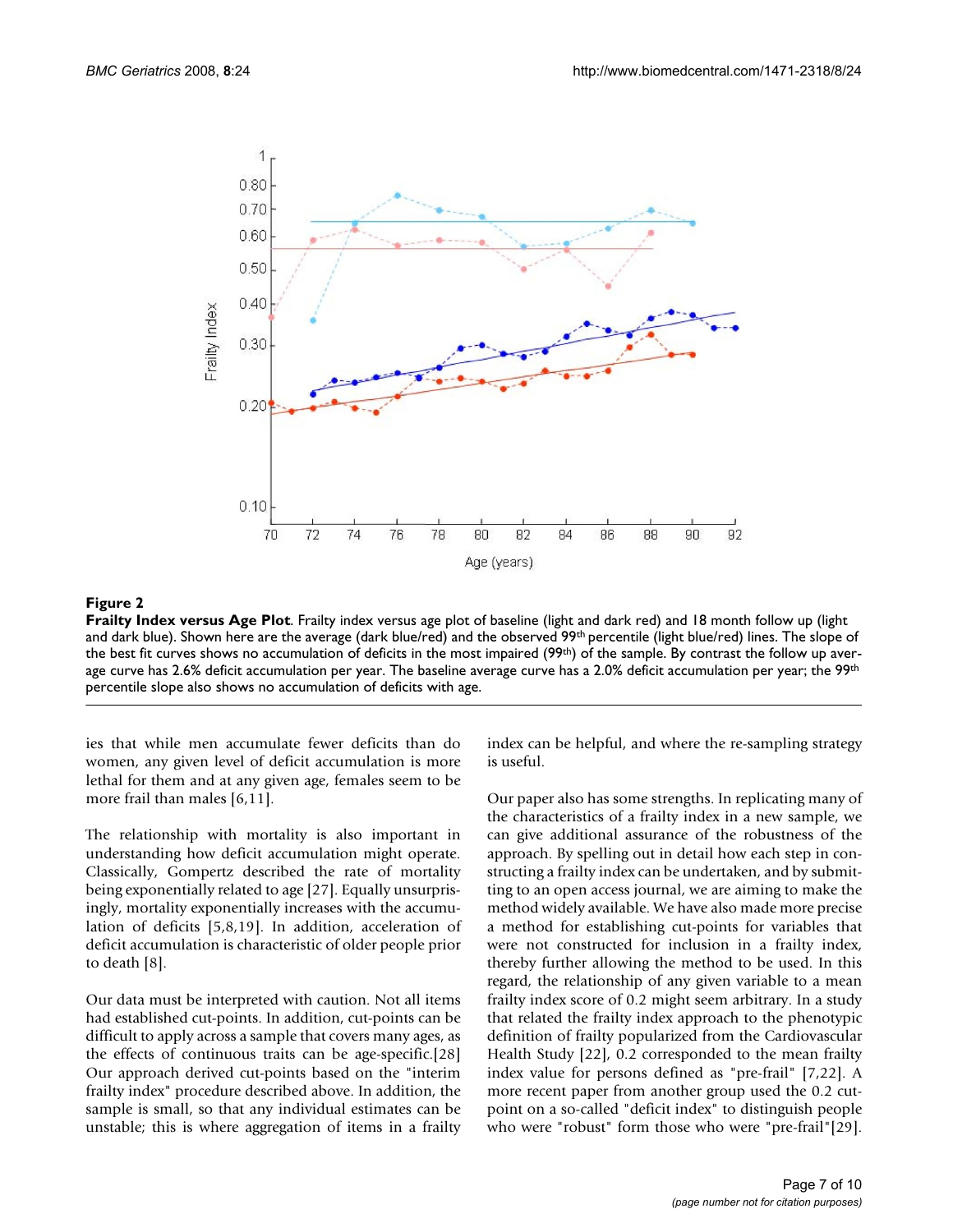

#### **Figure 3**

**Variance in the Slope of the Frailty Index**. The Bootstrapping of the frailty index. The frailty index was created and plotted 1000 times, each time randomly picking 80% of the variables of the index. Twenty iterations are shown here. The experimental and best fit regression lines of the average index values are shown in the baseline (red) and follow up (blue).

Finally, like many health surveys, the PEP study has many more variables than are needed to construct a 40-item frailty index. Several eligible variables were not included only because we had reached our target of a 40-item Frailty Index. There is no scientific reason not to include more – we have constructed an frailty index of 70 items. On the other hand, a recurring concern about the frailty

#### **Table 3: Cox Analyses**

|                                          |                                                                      | <b>Baseline</b>                              | <b>Cox Analyses</b>                                                                                | Follow up                                    |                                                                                                    |
|------------------------------------------|----------------------------------------------------------------------|----------------------------------------------|----------------------------------------------------------------------------------------------------|----------------------------------------------|----------------------------------------------------------------------------------------------------|
| Analysis                                 | Variable                                                             | HR                                           | 95% CI                                                                                             | HR.                                          | 95% CI                                                                                             |
| Bi-variate<br>Multi-variate <sup>a</sup> | Age<br>Frailty Index<br>Male Sex<br>Age<br>Frailty Index<br>Male Sex | 1.09<br>1.03<br>1.46<br>1.08<br>1.03<br>1.80 | $1.07 - 1.11$<br>$1.02 - 1.04$<br>$1.16 - 1.82$<br>$1.06 - 1.10$<br>$1.02 - 1.04$<br>$1.42 - 2.27$ | 1.09<br>1.05<br>1.37<br>1.06<br>1.04<br>1.71 | $1.06 - 1.11$<br>$1.04 - 1.05$<br>$1.07 - 1.74$<br>$1.04 - 1.09$<br>$1.04 - 1.05$<br>$1.33 - 2.20$ |

Cox Regression analyses of the baseline and follow up. Calculations were based on monthly follow ups for nine years from the baseline interview (or seven and a half years from the 18 month follow up). The frailty index hazard ratios (HR) are calculated with % levels of the index (i.e. the HR measures a change of 0.01 on the index).

a Analysis done with Age, Sex and Frailty Index as covariates

index has been the feasibility of calculating it if a lot of variables are used [30]. Here, as in some earlier studies, [7,19,31] we have selected variables at random (bootstrapping) from a list of eligible variables to make up the Frailty Index and have again shown that the results are insensitive to the precise composition of the index.

Change in the health status of elderly people is an obvious concern to clinicians and to population planners. In the next round of analyses, we will be interested to know whether the changes in the frailty states (baseline frailty state versus the follow up state) can be described using a so called "stochastic" transition model [32] which we have evaluated in other community-dwelling elderly samples, although not with ones that include as many performance measures as the PEP study [33]. This intriguing possibility is motivating further inquiries by our group.

#### **Conclusion**

A systematic process for creating a Frailty Index was presented for the Yale Precipitating Events Project, a well studied cohort in which deficit accumulation previously had not been evaluated. The process allows operationalization of the frailty index to be carried out in other data-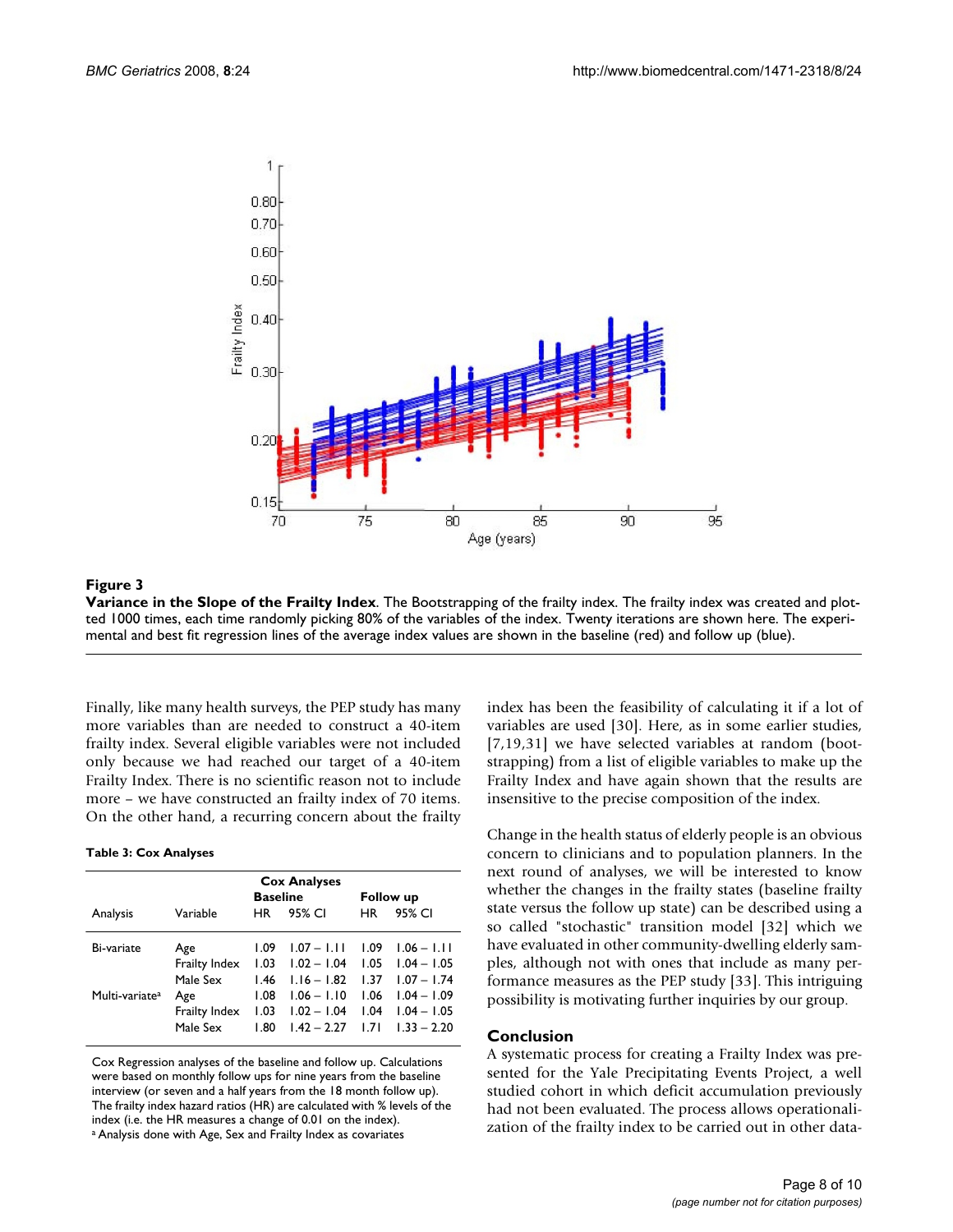sets. The frailty index reveals how frailty, understood as a vulnerability state with an increased risk of adverse outcomes, can be quantified. This method of quantifying frailty can aid our understanding of health and frailtyrelated health characteristics and outcomes in older adults.

#### **Competing interests**

No sponsor had a role in the decision to undertake these analyses or to submit the study for publication. Each author asserts no proprietary interest in the result and no financial conflict of interest.

# **Authors' contributions**

Sam Searle carried out the analyses and wrote the first draft as part of his PhD program. Arnold Mitnitski supervised these analyses. Evelyne Gahbauer provided the datasets. Thomas Gill is the PI of the PEP study and critiqued each draft. Kenneth Rockwood conceived of the idea with Arnold Mitnitski, with whom he arranged funding and cowrote the first and subsequent drafts. All authors reviewed and approved the final draft of the paper.

#### **Acknowledgements**

Funds for secondary analysis came from the Canadian Institutes of Health Research, through an operating grant to Dr. Mitnitski (MOP62823) and by a grant from the Fountain Innovation Fund of the Queen Elizabeth II Health Sciences Foundation. Dr. Gill is the recipient of a Midcareer Investigator Award in Patient-Oriented Research (K24AG021507) from the National Institute on Aging. Kenneth Rockwood is supported by the Dalhousie Medical Research Foundation, as the Kathryn Allen Weldon Professor of Alzheimer Research. Data collection for the PEP study had been funded by grants from the Robert Wood Johnson Foundation, the American Federation for Aging Research, the Patrick and Catherine Weldon Donaghue Medical Research Foundation, and the National Institute on Aging (R37AG17560, R01AG022993).

#### **References**

- Bergman H, Ferrucci L, Guralnik J, Hogan DB, Hummel S, Karunananthan S, Wolfson C: **[Frailty: an emerging research and clinical](http://www.ncbi.nlm.nih.gov/entrez/query.fcgi?cmd=Retrieve&db=PubMed&dopt=Abstract&list_uids=17634320) [paradigm–issues and controversies.](http://www.ncbi.nlm.nih.gov/entrez/query.fcgi?cmd=Retrieve&db=PubMed&dopt=Abstract&list_uids=17634320)** *J Gerontol A Biol Sci Med Sci* 2007, **62:**731-737.
- 2. Fisher AL: **[Just what defines frailty?](http://www.ncbi.nlm.nih.gov/entrez/query.fcgi?cmd=Retrieve&db=PubMed&dopt=Abstract&list_uids=16398915)** *J Am Geriatr Soc* 2005, **53:**2229-2230.
- 3. Whitson HE, Purser JL, Cohen HJ: **[Frailty thy name is ... Phrailty?](http://www.ncbi.nlm.nih.gov/entrez/query.fcgi?cmd=Retrieve&db=PubMed&dopt=Abstract&list_uids=17634319)** *J Gerontol A Biol Sci Med Sci* 2007, **62(7):**728-730.
- 4. Mitnitski AB, Mogilner AJ, Rockwood K: **Accumulation of deficits as a proxy measure of aging.** *The Scientific World* 2001, **1:**323-336.
- 5. Rockwood K, Mitnitski A: **Frailty in relation to the accumulation of deficits.** *J Gerontol Biol Sci Med Sci* 2007, **62A:**722-727.
- 6. Mitnitski A, Xiaowei S, Skoog I, Broe GA, Cox JL, Grunfeld E, Rockwood K: **[Relative fitness and frailty of elderly men and women](http://www.ncbi.nlm.nih.gov/entrez/query.fcgi?cmd=Retrieve&db=PubMed&dopt=Abstract&list_uids=16398907) [in developed countries and their relationship with mortality.](http://www.ncbi.nlm.nih.gov/entrez/query.fcgi?cmd=Retrieve&db=PubMed&dopt=Abstract&list_uids=16398907)** *J Am Geriatr Soc* 2005, **53(12):**2184-5189.
- 7. Rockwood K, Andrew M, Mitnitski A: **A Comparison of two approaches to measuring frailty in elderly people.** *J Gerontol A Biol Sci Med Sci* 2007, **62A(No 7):**738-743.
- Kulminski A, Yashin A, Arbeev K, Akushevich I, Ukraintseva S, Land K: **[Cumulative index of health disorders as an indicator of](http://www.ncbi.nlm.nih.gov/entrez/query.fcgi?cmd=Retrieve&db=PubMed&dopt=Abstract&list_uids=17223183) [aging-associated processes in the elderly: Results from anal](http://www.ncbi.nlm.nih.gov/entrez/query.fcgi?cmd=Retrieve&db=PubMed&dopt=Abstract&list_uids=17223183)[yses of the National Long Term Care Survey.](http://www.ncbi.nlm.nih.gov/entrez/query.fcgi?cmd=Retrieve&db=PubMed&dopt=Abstract&list_uids=17223183)** *Mech Ageing Dev* 2007, **128:**250-258.
- 9. Kulminski A, Ukraintseva SV, Akushevich IV, Arbeev KG, Yashin AI: **[Cumulative index of health deficiencies as a characteristic of](http://www.ncbi.nlm.nih.gov/entrez/query.fcgi?cmd=Retrieve&db=PubMed&dopt=Abstract&list_uids=17537097) [long life.](http://www.ncbi.nlm.nih.gov/entrez/query.fcgi?cmd=Retrieve&db=PubMed&dopt=Abstract&list_uids=17537097)** *J Am Geriatr Soc* 2007, **55(6):**935-40.
- 10. Goggins WB, Woo J, Sham A, Ho SC: **Frailty index as a measure of personal biological age in a Chinese population.** *J Gerontol A Biol Sci Med Sci* 2005, **60A:**1046-1051.
- 11. Woo J, Goggins W, Sham A, Ho SC: **[Social determinants of](http://www.ncbi.nlm.nih.gov/entrez/query.fcgi?cmd=Retrieve&db=PubMed&dopt=Abstract&list_uids=16299422) [frailty.](http://www.ncbi.nlm.nih.gov/entrez/query.fcgi?cmd=Retrieve&db=PubMed&dopt=Abstract&list_uids=16299422)** *Gerontology* 2005, **51:**402-408.
- 12. Bergman H, Ferrucci L, Guralnik J, Hogan DB, Hummel S, Karunananthan S, Wolfson C: **[Frailty: an emerging research and clinical](http://www.ncbi.nlm.nih.gov/entrez/query.fcgi?cmd=Retrieve&db=PubMed&dopt=Abstract&list_uids=17634320) [paradigm–issues and controversies.](http://www.ncbi.nlm.nih.gov/entrez/query.fcgi?cmd=Retrieve&db=PubMed&dopt=Abstract&list_uids=17634320)** *J Gerontol A Biol Sci Med Sci* 2007, **62(7):**731-737.
- 13. Walston J, Hadley EC, Ferrucci L, Guralnik JM, Newman AB, Studenski SA, Ershler WB, Harris T, Fried : **[Research agenda for frailty](http://www.ncbi.nlm.nih.gov/entrez/query.fcgi?cmd=Retrieve&db=PubMed&dopt=Abstract&list_uids=16776798) [in older adults: toward a better understanding of physiology](http://www.ncbi.nlm.nih.gov/entrez/query.fcgi?cmd=Retrieve&db=PubMed&dopt=Abstract&list_uids=16776798) and etiology: summary from the American Geriatrics Society/National Institute on Aging Research Conference on [Frailty in Older Adults.](http://www.ncbi.nlm.nih.gov/entrez/query.fcgi?cmd=Retrieve&db=PubMed&dopt=Abstract&list_uids=16776798)** *J Am Geriatr Soc* 2006, **54(6):**991-1001.
- 14. Ferrucci L, Guralnik JM, Studenski S, Fried LP, Cutler GB Jr, Walston JD: **[Interventions on frailty working group. Designing rand](http://www.ncbi.nlm.nih.gov/entrez/query.fcgi?cmd=Retrieve&db=PubMed&dopt=Abstract&list_uids=15066083)omized, controlled trials aimed at preventing or delaying [functional decline and disability in frail, older persons: a con](http://www.ncbi.nlm.nih.gov/entrez/query.fcgi?cmd=Retrieve&db=PubMed&dopt=Abstract&list_uids=15066083)[sensus report.](http://www.ncbi.nlm.nih.gov/entrez/query.fcgi?cmd=Retrieve&db=PubMed&dopt=Abstract&list_uids=15066083)** *J Am Geriatr Soc* 2004, **52(4):**625-634.
- 15. Gill TM, Gahbauer EA, Allore HG, Ham L: **[Transitions between](http://www.ncbi.nlm.nih.gov/entrez/query.fcgi?cmd=Retrieve&db=PubMed&dopt=Abstract&list_uids=16505261) [frailty states among community-living older persons.](http://www.ncbi.nlm.nih.gov/entrez/query.fcgi?cmd=Retrieve&db=PubMed&dopt=Abstract&list_uids=16505261)** *Arch Intern Med* 2006, **166:**418-423.
- 16. Gill TM, Desai MM, Gahbauer EA, Holford TR, Williams CS: **[Restricted activity among community-living older persons:](http://www.ncbi.nlm.nih.gov/entrez/query.fcgi?cmd=Retrieve&db=PubMed&dopt=Abstract&list_uids=11529694) [incidence, precipitants, and health care utilization.](http://www.ncbi.nlm.nih.gov/entrez/query.fcgi?cmd=Retrieve&db=PubMed&dopt=Abstract&list_uids=11529694)** *Ann Intern Med* 2001, **135:**313-321.
- 17. Folstein MF, Folstein SE, McHugh PR: **"Mini-mental state". A practical method for grading the cognitive state of patients for the clinician.** *J Psychiatr Res* 1975, **13(3):**189-198.
- 18. Mitnitski A, Rockwood K: **[Transitions in cognitive test scores](http://www.ncbi.nlm.nih.gov/entrez/query.fcgi?cmd=Retrieve&db=PubMed&dopt=Abstract&list_uids=18282295) [over 5 and 10 years in elderly people: evidence for a model](http://www.ncbi.nlm.nih.gov/entrez/query.fcgi?cmd=Retrieve&db=PubMed&dopt=Abstract&list_uids=18282295) [of age-related deficit accumulation.](http://www.ncbi.nlm.nih.gov/entrez/query.fcgi?cmd=Retrieve&db=PubMed&dopt=Abstract&list_uids=18282295)** *BMC Geriatr* 2008, **8(1):**3.
- 19. Rockwood K, Mitnitski A, Song X, Steen B, Skoog I: **[Long-term](http://www.ncbi.nlm.nih.gov/entrez/query.fcgi?cmd=Retrieve&db=PubMed&dopt=Abstract&list_uids=16776795) [risks of death and institutionalization of elderly people in](http://www.ncbi.nlm.nih.gov/entrez/query.fcgi?cmd=Retrieve&db=PubMed&dopt=Abstract&list_uids=16776795) [relation to deficit accumulation at age 70.](http://www.ncbi.nlm.nih.gov/entrez/query.fcgi?cmd=Retrieve&db=PubMed&dopt=Abstract&list_uids=16776795)** *J Am Geriatr Soc* 2006, **54(6):**975-979.
- 20. Reisberg B: **[Functional Assessment Staging \(FAST\).](http://www.ncbi.nlm.nih.gov/entrez/query.fcgi?cmd=Retrieve&db=PubMed&dopt=Abstract&list_uids=3249767)** *Psychopharmacol Bull* 1988, **24:**653-659.
- 21. Streiner D, Norman G: *Health Measurement scales: A guide to their development and use* 3rd edition. Oxford, Oxford University Press; 2003:172-193.
- 22. Fried LP, Tangen CM, Walston J, Newman AB, Hirsh C, Gottdiener J, Seeman T, Tracy R, Kop WJ, Burke G, McBurnie MA, Cardiovascular Health Study Collaborative Research Group: **Frailty in older adults: evidence for a phenotype.** *J Gerontol A Biol Sci Med Sci* 2001, **56A:**M146-M156.
- 23. Efron B, Tibshirani R: *An Introduction to the bootstrap* New York, Chapman & Hall; 1993.
- 24. Rockwood K, Mitnitski A: **[Limits to deficit accumulation in eld](http://www.ncbi.nlm.nih.gov/entrez/query.fcgi?cmd=Retrieve&db=PubMed&dopt=Abstract&list_uids=16487992)[erly people.](http://www.ncbi.nlm.nih.gov/entrez/query.fcgi?cmd=Retrieve&db=PubMed&dopt=Abstract&list_uids=16487992)** *Mech Ageing Dev* 2006, **127(5):**494-6.
- 25. Rockwood K, Mitnitski A: **frailty, fitness and the mathematics of deficit accumulation.** *Rev Clin Gerontol* 2007, **17:**1-12.
- 26. Lee SJ, Lindquist K, Segal MR, Covinsky KE: **[Development and val](http://www.ncbi.nlm.nih.gov/entrez/query.fcgi?cmd=Retrieve&db=PubMed&dopt=Abstract&list_uids=16478903)[idation of a prognostic index for 4-year mortality in older](http://www.ncbi.nlm.nih.gov/entrez/query.fcgi?cmd=Retrieve&db=PubMed&dopt=Abstract&list_uids=16478903) [adults.](http://www.ncbi.nlm.nih.gov/entrez/query.fcgi?cmd=Retrieve&db=PubMed&dopt=Abstract&list_uids=16478903)** *JAMA* 2006, **295(7):**801-8. Erratum in: JAMA 2006, 295(16):1900
- 27. Gompertz B: **On the nature of the function expressive of the law of human mortality and on a new mode of determining life contingencies.** In *Philosophical Transaction of the Royal Society of London 1825* San Diego: Academic Press.
- 28. Yashin AI, Arbeev KG, Akushevich I, Kulminski A, Akushevich L, Ukraintseva SV: **[Stochastic model for analysis of longitudinal](http://www.ncbi.nlm.nih.gov/entrez/query.fcgi?cmd=Retrieve&db=PubMed&dopt=Abstract&list_uids=17300818) [data on aging and mortality.](http://www.ncbi.nlm.nih.gov/entrez/query.fcgi?cmd=Retrieve&db=PubMed&dopt=Abstract&list_uids=17300818)** *Math Biosci* 2007, **208:**538-551.
- Kulminski AM, Ukraintseva SV, Kulminskaya IV, Arbeev KG, Land K, Yashin AI: **[Cumulative deficits better characterize susceptibil](http://www.ncbi.nlm.nih.gov/entrez/query.fcgi?cmd=Retrieve&db=PubMed&dopt=Abstract&list_uids=18363679)[ity to death in elderly people than phenotypic frailty: lessons](http://www.ncbi.nlm.nih.gov/entrez/query.fcgi?cmd=Retrieve&db=PubMed&dopt=Abstract&list_uids=18363679) [from the Cardiovascular Health Study.](http://www.ncbi.nlm.nih.gov/entrez/query.fcgi?cmd=Retrieve&db=PubMed&dopt=Abstract&list_uids=18363679)** *J Am Geriatr Soc* 2008, **56:**898-903.
- 30. Martin FC, Brighton P: **[Frailty: different tools for different pur](http://www.ncbi.nlm.nih.gov/entrez/query.fcgi?cmd=Retrieve&db=PubMed&dopt=Abstract&list_uids=18349007)[poses?](http://www.ncbi.nlm.nih.gov/entrez/query.fcgi?cmd=Retrieve&db=PubMed&dopt=Abstract&list_uids=18349007)** *Age Ageing* 2008, **37(2):**129-31.